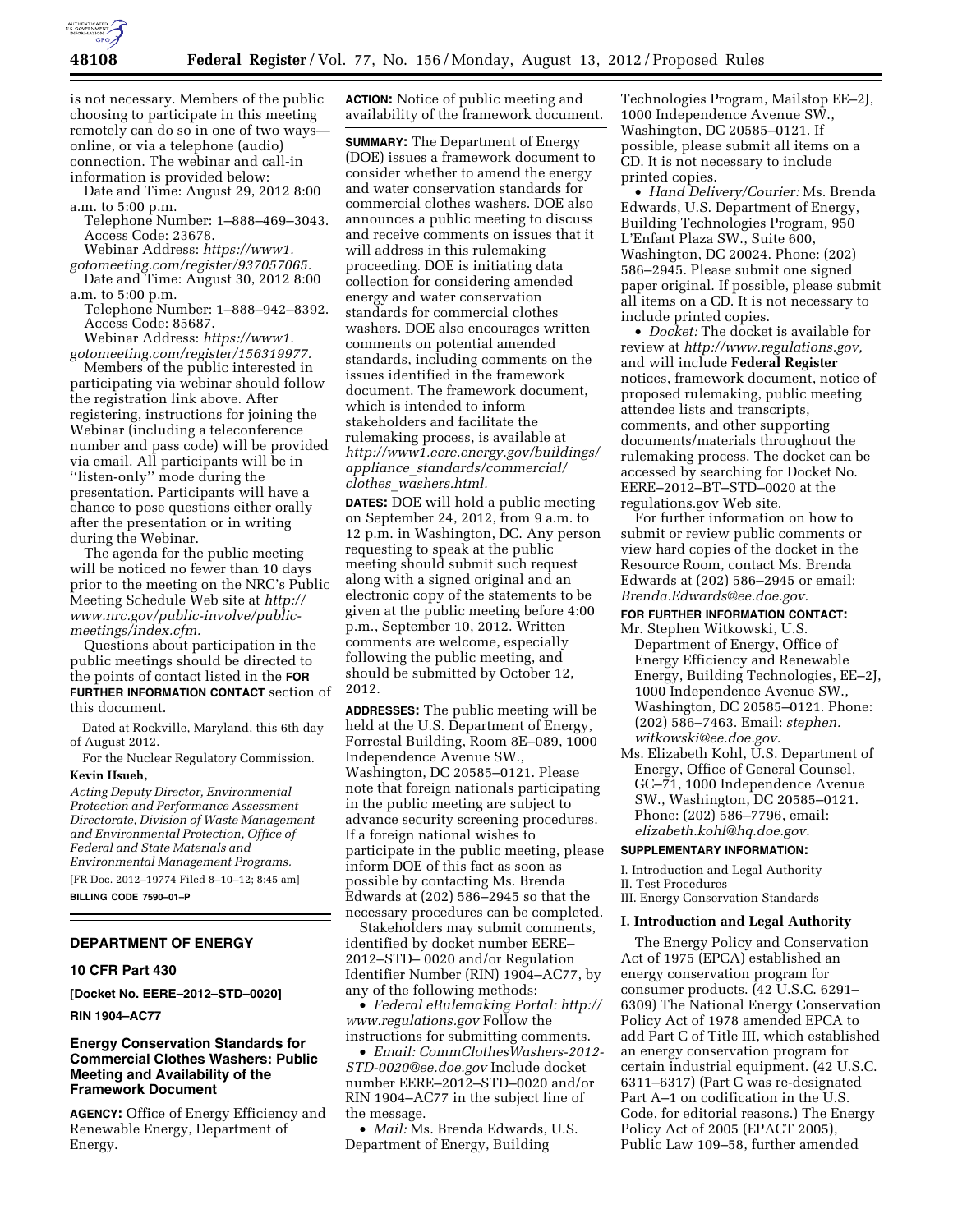EPCA to expand DOE's energy conservation program to include commercial clothes washers and other commercial equipment.

EPACT 2005 established the first energy conservation standards for commercial clothes washers, requiring commercial clothes washers manufactured on or after January 1, 2007 to have a modified energy factor (MEF) of at least 1.26 and a water factor (WF) of no more than 9.5. (42 U.S.C. 6313(e)(1); 10 CFR 431.156) EPACT 2005 further directed DOE to conduct two rulemaking cycles to determine whether to amend these standards. EPCA required completion of the first rulemaking by January 1, 2010, and DOE must complete the second rulemaking by January 1, 2015. (42 U.S.C. 6313(e)).

DOE completed the first rulemaking when it issued a final rule to amend the standards for commercial clothes washers on December 18, 2009. (75 FR 1122, January 8, 2010). Compliance with the amended standards is required as of January 8, 2013. The January 2010 final rule established revised standards for two separate product classes: toploading and front-loading commercial clothes washers. These standards were based on the MEF and WF metrics.

This current rulemaking will satisfy the requirement to publish the second final rule by January 1, 2015. Compliance with any amended standards would be required three years after the date of publication of the final standards.

## **II. Test Procedures**

EPCA requires that CCWs use the same test procedures as residential clothes washers. (42 U.S.C. 6314(a)(8)) DOE published a final rule amending its clothes washer test procedures on March 7, 2012. (''March 2012 final rule''). (77 FR 13888) The March 2012 final rule amended the test procedure at 10 CFR part 430, subpart B, appendix J1 and established a new test procedure at Appendix J2. Manufacturers of both commercial and residential clothes washers will be required to use the new Appendix J2 on the compliance date of the amended standards for residential clothes washers, March 7, 2015. (The amended standards for residential clothes washers were established by a direct final rule. If DOE withdraws the direct final rule on the basis of adverse comments pursuant to 42 U.S.C. 6295(p)(4), a different compliance date may be established in subsequent rulemaking action for residential clothes washers.)

The new Appendix J2 contains provisions for measuring standby mode and off mode energy use, which is

factored into a new efficiency metric, integrated modified energy factor (IMEF). Appendix J2 also establishes a new water efficiency metric, integrated water factor (IWF), which provides a more representative measure of water consumption by incorporating water consumption from all the temperature cycles; in contrast, the WF metric is based on the water consumption of only the cold wash cycle.

Appendix J2 retains provisions for calculating MEF and WF; however, because of certain changes to the active mode provisions of the test procedure, MEF and WF calculated using Appendix J2 will differ from MEF and WF calculated for the same clothes washer using the current test procedure at Appendix J1. The current standard levels for commercial clothes washers are based on MEF and WF as measured using Appendix J1, and products that minimally comply with the standard as measured using Appendix J1 would likely not comply if measured using Appendix J2.

# **III. Energy Conservation Standards**

During this rulemaking, DOE will determine whether to further amend the energy conservation standards for commercial clothes washers. (42 U.S.C. 6313(e)). DOE will also consider developing correction factors that would be used to determine compliance with the MEF/WF standards effective January 8, 2013 when manufacturers are required to measure energy and water consumption using Appendix J2. Such correction factors would be used until compliance with any amended standards developed in this rulemaking was required.

EPCA requires that any new or amended energy conservation standard be designed to achieve the maximum improvement in energy or water efficiency that is technologically feasible and economically justified. To determine whether a standard is economically justified, EPCA requires that DOE determine whether the benefits of the standard exceed its burdens by considering, to the greatest extent practicable, the following:

(1) The economic impact of the standard on the manufacturers and consumers of the affected products;

(2) The savings in operating costs throughout the estimated average life of the product compared to any increases in the initial cost, or maintenance expense;

(3) The total projected amount of energy and water (if applicable) savings likely to result directly from the imposition of the standard;

(4) Any lessening of the utility or the performance of the products likely to result from the imposition of the standard;

(5) The impact of any lessening of competition, as determined in writing by the Attorney General, that is likely to result from the imposition of the standard;

(6) The need for national energy and water conservation; and

(7) Other factors the Secretary considers relevant.

 $(42 \text{ U.S.C. } 6295 \text{ (o)}(2)(B)(i)$  and 42 U.S.C. 6316(a))

To begin the required rulemaking process, DOE has prepared a framework document to explain the issues, analyses, and processes that it is considering for the development of amended energy conservation standards for commercial clothes washers. The framework document is available at *[http://www1.eere.energy.gov/buildings/](http://www1.eere.energy.gov/buildings/appliance_standards/commercial/clothes_washers.html) appliance*\_*[standards/commercial/](http://www1.eere.energy.gov/buildings/appliance_standards/commercial/clothes_washers.html) clothes*\_*[washers.html.](http://www1.eere.energy.gov/buildings/appliance_standards/commercial/clothes_washers.html)* 

Additionally, DOE will hold a public meeting to focus on the analyses and issues described in the framework document. DOE encourages anyone who wishes to participate in the public meeting to view the framework document and to be prepared to discuss its contents. Public meeting participants need not limit their comments to the topics identified in the framework document; DOE is also interested in receiving views on other relevant issues that participants believe would affect energy conservation standards for this equipment. DOE welcomes all interested parties, regardless of whether they participate in the public meeting, to submit in writing comments and information on matters addressed in the framework document and on other matters relevant to consideration of standards for commercial clothes washers.

DOE will conduct the public meeting in an informal conference style. A court reporter will record the minutes of the meeting. The discussion will not include proprietary information, costs or prices, market shares, or other commercial matters regulated by U.S. antitrust laws.

After the public meeting and the expiration of the period for submitting written statements, DOE will begin collecting data, conducting the analyses as discussed at the public meeting, and reviewing public comments.

Anyone who wishes to participate in the public meeting, receive meeting materials, or be added to the DOE mailing list to receive future notices and information about the rulemaking process for commercial clothes washers